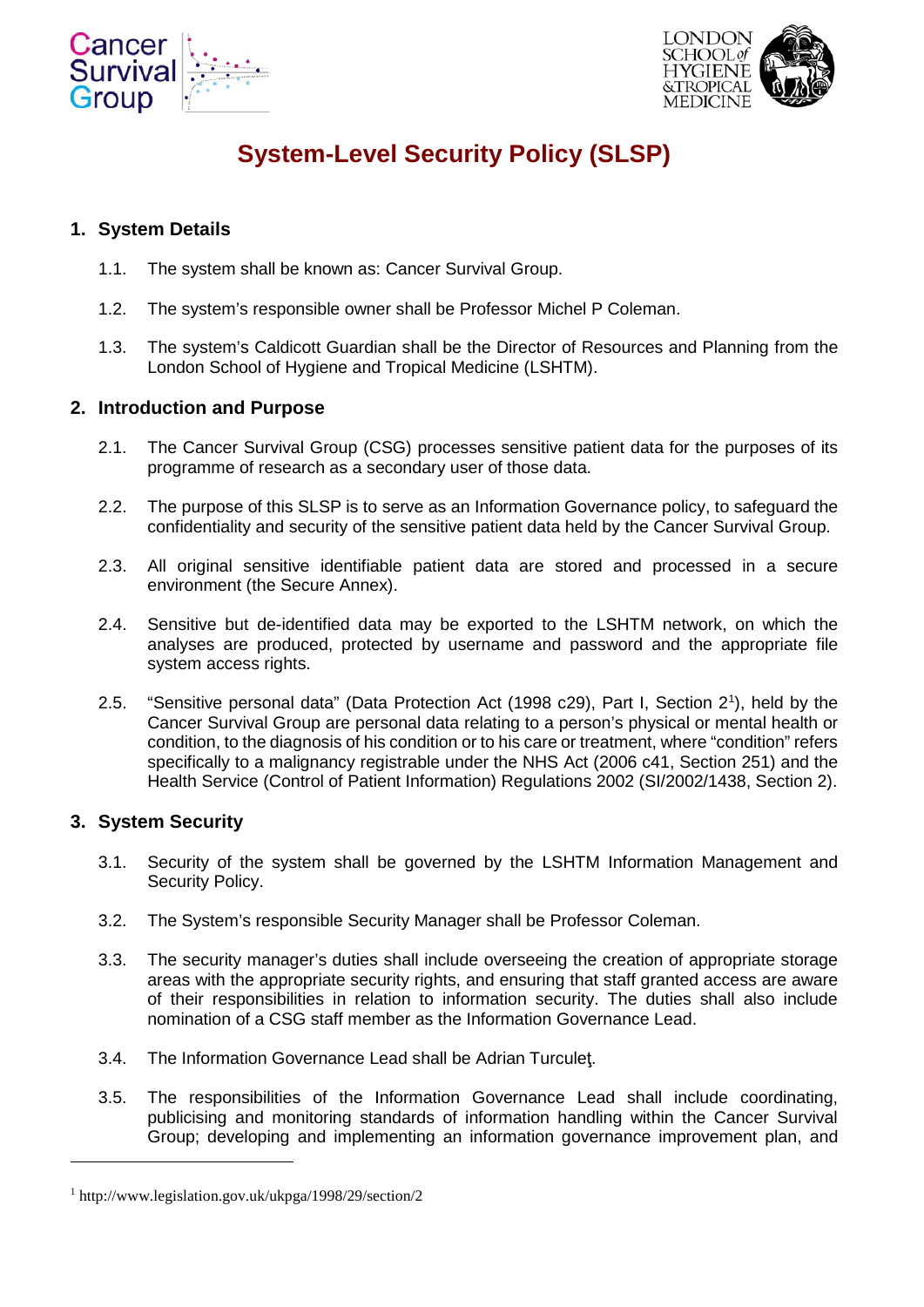ensuring that the requirements for information governance assessment are submitted on schedule and in the required form to the relevant authority.

- 3.6. In the absence of the Information Governance Lead, a senior academic staff member (Professor or Associate Professor) of the CSG may deputise for the Information Governance Lead to approve a data transfer.
- 3.7. The system has been created to protect sensitive data in a manner that follows the guidance on information security management practice set out in BS ISO/IEC 27002:2013.

#### *Physical access to LSHTM and to the Secure Annex*

- 3.8. Access to the London School's main building in Keppel Street requires electronic logging of a valid personal photo-identity card issued only to LSHTM staff members. The entrance is monitored by in-house staff during working hours and by contracted security staff at other times. Staff must sign an entrance log if they do not have their ID card.
- 3.9. Monitored, video surveillance of the entrance and other parts of the building is in operation 24 hours a day, 365 days a year. Security personnel make frequent rounds to all parts of the building, both day and night, during which they check doors and log in to data points around the building.
- 3.10. Access to the research areas of LSHTM requires passage through security doors using the personalised magnetic security and ID card.
- 3.11. Room 254 is a large office accommodating staff of the Cancer Survival Group and no other staff. Room 253 is an adjoining room forming part of this office, accessible only via Room 254. The door to Room 254 is manually locked whenever the room is empty, in other words by whoever leaves the room empty, even for a few minutes, whether that is during normal working hours, during fire alerts or at any other time. Each CSG staff member has a key to Room 254 and is required to report loss of that key at once.
- 3.12. The sensitive data held by the Cancer Survival Group are stored on secure stand-alone computers in the Secure Annex. The Secure Annex is a small, windowless room, entirely contained within Room 253. It can only be accessed from Room 253, through a self-locking door that requires entry of a digital security code on a keypad. The security code is changed by the Information Governance Lead every three months, or immediately after the departure from employment of any authorised person (see below), whichever is sooner. The code is communicated only to authorised persons.

#### *Persons authorised to enter the Secure Annex*

- 3.13. Access to the Secure Annex is restricted to named individuals ("authorised persons"). Authorised persons must first have signed the Cancer Survival Group's confidentiality declaration that they understand and accept the conditions for access and will abide by them. The list of authorised persons and the originals of their signed confidentiality declarations are maintained and updated by the Information Governance Lead or Security Manager.
- 3.14. Any proposed addition to the list of authorised persons must be agreed by the Information Governance Lead, who will provide an induction into information governance and obtain a signed confidentiality declaration. The induction takes the form of a face-to-face discussion of the principles of data security and of the procedures operated by the Cancer Survival Group to maintain the physical and electronic security of individual data.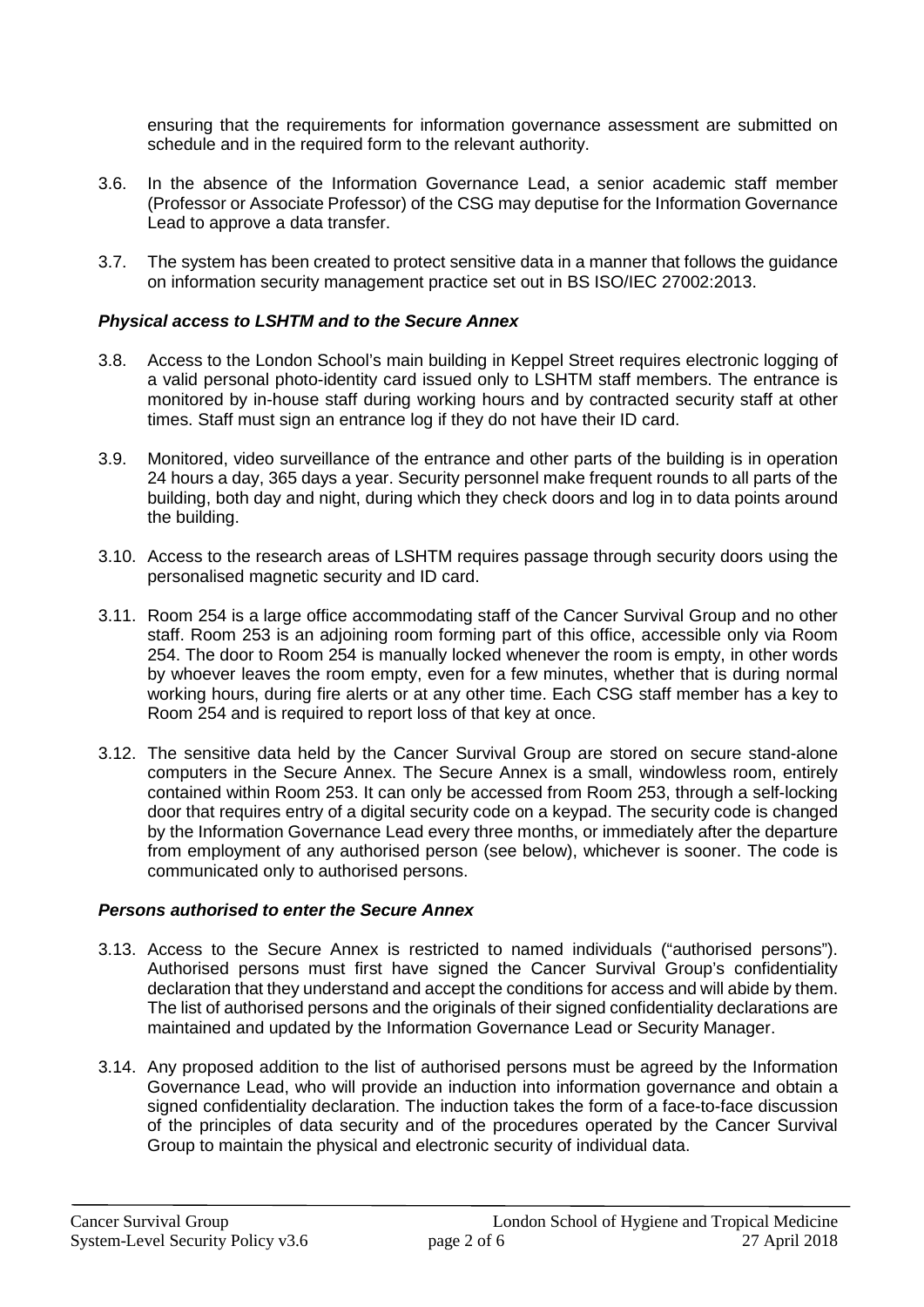- 3.15. Cancer Survival Group personnel must also complete the London School of Hygiene and Tropical Medicine's *Information Security Awareness* training before they can be designated as an authorised person and given the access code to the Secure Annex.
- 3.16. When an authorised person is working on sensitive data in the Secure Annex, only other authorised persons may be present. When an authorised person in the Secure Annex leaves the room empty, s/he must ensure that the door is closed and locked, requiring re-entry of the code to gain access, even if the Secure Annex will only be empty for a few moments.

## **4. System Management**

- 4.1. This security system was developed by the Cancer Survival Group at LSHTM, in consultation with the Head of Information Technology at LSHTM.
- 4.2. The system is implemented by the Cancer Survival Group. No external contractor is involved. Should a secure computer require repair, that repair must be accomplished by LSHTM IT staff, without moving the computer, and under the direct observation of an authorised person. If a secure computer is irreparable under those constraints, the hard disk must be wiped electronically, then removed and physically destroyed by Cancer Survival Group staff. The backup systems must then be used to load a new secure computer.
- 4.3. The secure computer system is not shared with any other research group or institution.

# **5. System Design**

- 5.1. Sensitive data are stored in the Secure Annex, and only there, on non-networked computers (secure computers). The secure computers are not attached to the internet, or to the LSHTM intranet, or to any wireless network. The secure computers do not have wireless capability. The stored data are thus not remotely accessible. Apart from the external hard drives designated and labelled specifically for download, backup and transfer, respectively, no other electronic device (desktop, laptop, PDA, flash drive) is permitted in the Secure Annex, regardless of whether that device has wireless capability.
- 5.2. Separate, external hard drives are used: (a) for download of encrypted data files sent by data suppliers, (b) for backup, (c) for transfer of anonymised data from the secure computers to the network computers used for data analysis, and (d) for transfer of files that do not contain individual patient data, e.g. text files containing lists of NHS geographic areas. The hard drives are clearly labelled Download, Backup, Transfer and Non-confidential transfer. Use of each external hard drive is absolutely restricted to its designated purpose. The external hard drives used for backing up sensitive data are all encrypted.
- 5.3. A fireproof safe located in the Secure Annex is used to store all the external hard drives when they are not actually in use. Original CDs or DVDs of sensitive, potentially identifiable data are also kept in the safe.
- 5.4. There is only one key to the safe. The safe key is locked in a safe-box, outside the Secure Annex, under control of the Information Governance Lead, at all times when not in use.
- 5.5. The secure computers were bought and installed specifically for the storage and manipulation of confidential data. They are accessible only under strictly controlled circumstances.
- 5.6. Access to the data stored on the secure computers is restricted to authorised persons in the Cancer Survival Group. Access to the computers is controlled by the appropriate assigned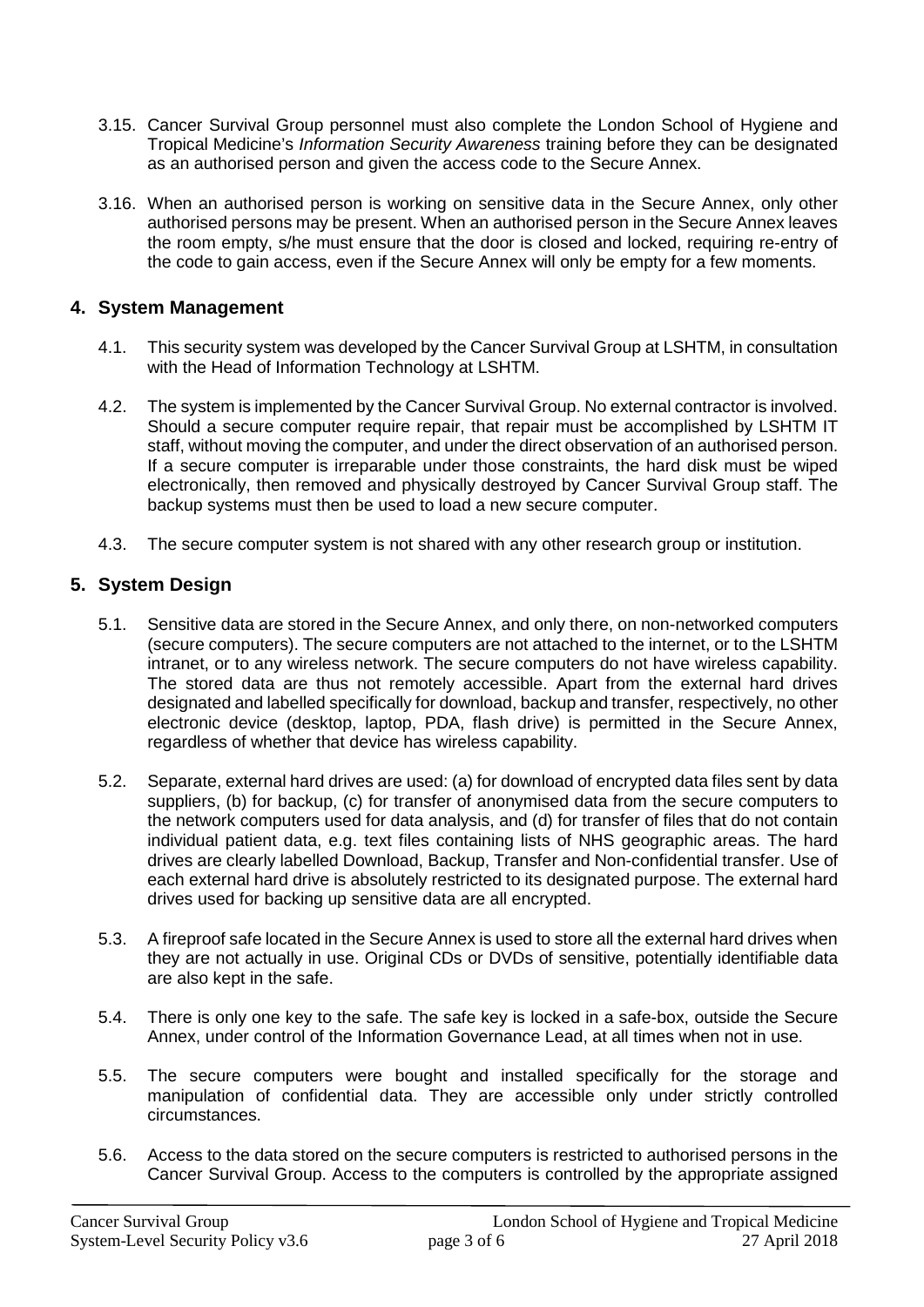rights and by password. The password is regularly modified by the Information Goverance Lead.

5.7. No printer is allowed in the Secure Annex.

#### **6. Operational Processes**

- 6.1. Sensitive data are transmitted to the Cancer Survival Group via one of two methods.
- 6.2. The first method is the CONCORD File Transmission Utility, developed to support the CONCORD programme for the global surveillance of cancer survival. The CONCORD programme receives individual cancer patient data from several hundred population-based cancer registries world-wide, under statutory and ethical approval within the UK (ECC 3- 04(i)/2011, 11/LO/0331) and from participating jurisdictions in more than 70 countries. The utility is described in Annex 3 to the CONCORD-3 protocol. The utility transmits passwordprotected files. It deploys 256-bit Advanced Encryption Standard (AES-256) security for envelope-encryption of files being transmitted. Data files are protected by one-time, random, "strong" passwords that are automatically generated at the moment of data transmission. These passwords are not stored, but sent separately to the Cancer Survival Group.
- 6.3. The second method is special courier delivery. Not all collaborating research institutions have secure and reliable access to the internet. Some institutions that do have such access prefer courier delivery, judging it more secure than electronic methods. Receipt of courier deliveries must be acknowledged by signature in person of an LSHTM staff member. Delivery must also be separately confirmed to the data supplier by the courier company.
- 6.4. Data transmitted via courier may be stored on any standard storage device (CD or DVD preferred). The data files must be protected with advanced encryption (e.g. using the latest versions of WinZip or 7-Zip) and a strong password. Before sending a data transmission by courier, the data supplier must first send an email describing the content of the package, and providing the following details: name and address of the data supplier, details of the courier company, date of transmission, the physical contents of the package, and the name and email address of the data supplier to whom receipt should be notified. The data supplier must also provide a contact number from which the password can be obtained. The CSG member of staff dealing with the data must document these details in the Secure Annex log book.
- 6.5. Any email that may be received that includes attached individual data, which should not have been sent in this way, must be immediately and permanently deleted. Any such emails must be deleted before the regular end-of-month backup, which is performed on the last Friday evening of each month. The sender of the data must also be informed, so that the mistake is not repeated.
- 6.6. Sensitive data are stored in electronic format, only, on the system's secure computers (as described above). Sensitive data received from data suppliers, whether on CD or DVD, or via the CONCORD File Transmission Utility, are immediately transferred to one of the secure computers. Original CDs and DVDs are stored in the safe. The Download hard drive is then wiped, and stored in the safe.
- 6.7. All sensitive data are either encrypted or stored in the Secure Annex, either on one of the secure computers or in the safe.
- 6.8. Back-ups of the secure computers' hard disks are made regularly.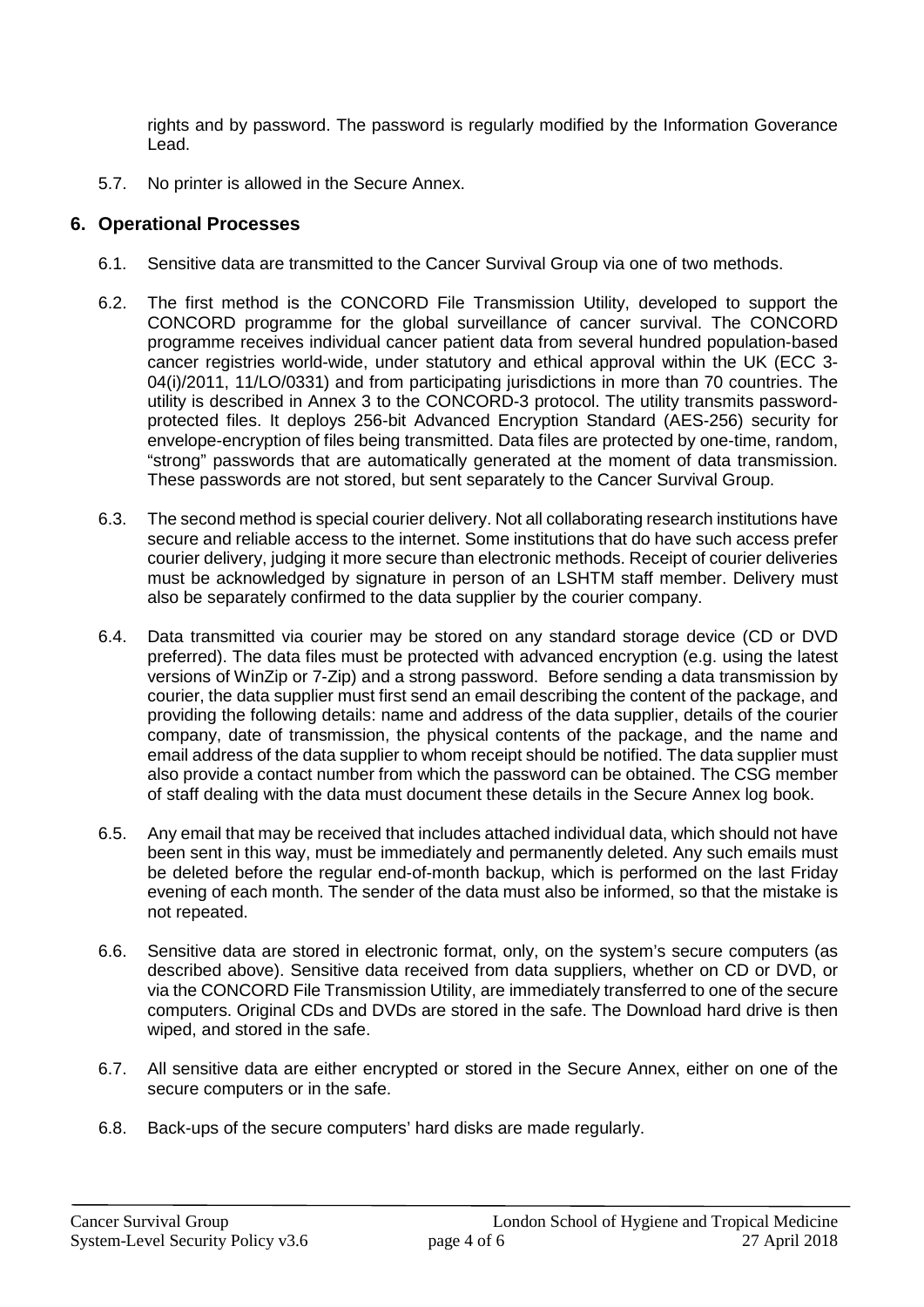- 6.9. Any anonymised data extracts that need to be copied from the secure computers to the LSHTM network must be approved by the Information Governance Lead. A form containing the name of the requestor, name of the file extract, date, variables included in the extract and the identifiable variables that have been stripped is sent to the Information Governance Lead, who must approve the transfer and generate a security code. If the Information Governance Lead is not available, the transfer must first be approved by a senior academic member of the CSG (section 3.6). The date, time and security code of any data transfer must be written in the Secure Annex log book, signed by the person who made the transfer.
- 6.10. Data sets that have been anonymised and transferred from the secure PCs to the LSHTM network may be accessed from a high-powered, secure server that is hosted in the LSHTM data centre. This server allows analyses to be performed more quickly than with regular desktop computers. The server is owned by the Cancer Survival Group and is accessible only to CSG staff who have been granted access by the Information Governance Lead.
- 6.11. Unattended PCs should be manually or automatically secured by locking them with a password-protected screen saver.

#### **7. Disposal of identifiable electronic data**

7.1. Some collaborating agencies request destruction of their data after completion of the study. We comply, and we document this. When the data are no longer needed, data files are shredded using proprietary software that overwrites purged disc blocks with random patterns of characters (up to seven sequential data shred patterns may be placed over deleted data), making them completely unrecoverable. We use the Eraser software described in the National Industrial Security Program Operating Manual of the US Department of Defense [\(http://eraser.heidi.ie/trac\)](http://eraser.heidi.ie/trac). Any related CDs or DVDs are physically destroyed.

# **8. System Audit**

8.1. The system will be periodically risk-assessed by LSHTM IT managers. Any unacceptable risks will be immediately addressed by the Cancer Survival Group and the actions subjected to further evaluation by LSHTM IT staff. Any material change to the physical and electronic security arrangements covered in this SLSP will be notified to the relevant statutory authority, currently the Confidentiality Advisory Group of the Health Research Authority, so that any additional security review deemed necessary may be carried out.

#### **9. System Protection**

- 9.1. Resilience is provided by the standard backup procedures outlined above. Original data are retained on the source CD or DVD, the secure computers and the external backup drives. Modifications are backed up. In the event of failure of either a secure computer or a backup drive, the failed component must be securely wiped, physically destroyed and replaced, and the data stored on the replacement component.
- 9.2. In the event of a breach of physical or electronic security, or of confidentiality, we would (a) immediately assess the nature, the extent and the cause of the breach; (b) inform the Caldicott Guardian of LSHTM (the Secretary and Registrar); (c) notify the data supplier in the form and on the timescale specified in the agreement for data supply; and (d) take whatever other steps may be deemed appropriate to secure all other data, recover the data lost and minimise the impact of the loss of data.